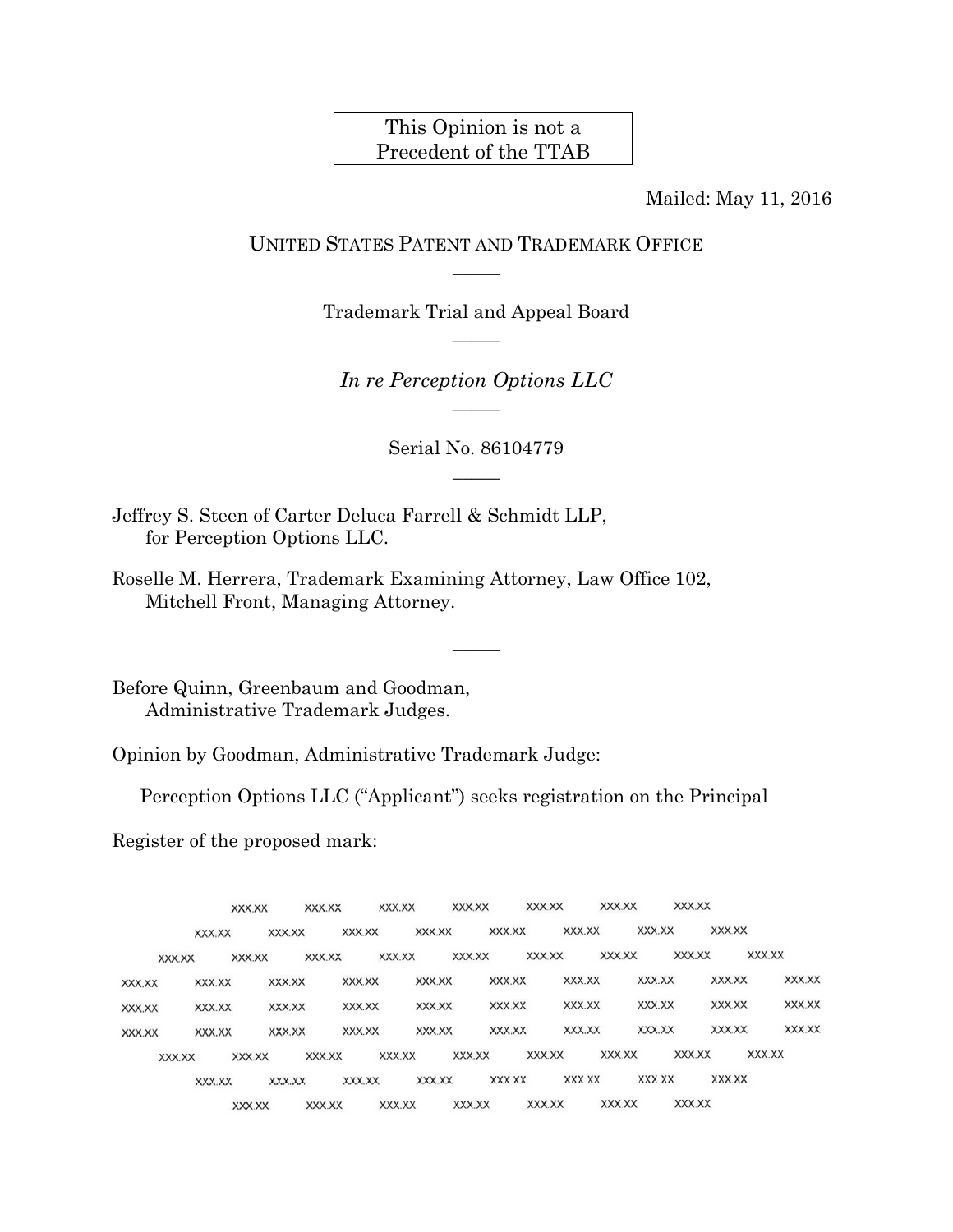for "financial analysis and consultation" in International Class 36.1 The description of the proposed mark states: "The mark consists of the term 'XXX.XX' forming a pattern of overlapping circles. The design consists of a distinctive arrangement of numerical financial data. Each 'X' in the design represents a single digit integer, for example, 0, 1, 2, 3, 4, 5, 6, 7, 8 or 9."

The Trademark Examining Attorney has refused registration of Applicant's proposed mark under Trademark Act Sections 1 and 45, 15 U.S.C. §§ 1051 and 1127, for seeking registration of more than one mark.

When the refusal was made final, Applicant appealed and requested reconsideration. After the Examining Attorney denied the request for reconsideration, the appeal was resumed. We affirm the refusal to register.

## I. Evidentiary Issue

 $\overline{a}$ 

In denying reconsideration, the Examining Attorney argued that the commercial impression would change based on the integers used in the proposed mark, and provided some hypothetical examples.2 On appeal, Applicant has provided, as Exhibit

<sup>&</sup>lt;sup>1</sup> Application Serial No. 86104779 was filed on October 29, 2013, based upon Applicant's allegation of a *bona fide* intention to use the mark in commerce under Section 1(b) of the Trademark Act, 15 U.S.C. § 1051(b). Color is not claimed as a feature of the mark.

<sup>&</sup>lt;sup>2</sup> In arguing that different commercial impressions can be created by the missing information, the Examining Attorney stated: "For example, if all the xxx.xx were replaced with 111.11, then the commercial impression is vastly different than 666.66. Or if the left half were replaced with 000.00 and the right half replaced with 111.11, then consumers would also have the commercial the [sic] impression of the numbers '0'and '1' rather than the commercial impression of an oval. Or the numbers could be replaced with the numbers '222.22' '000.00' '111.11' '555.55' which would leave the commercial impression of the year." 5 TTABVUE 3. The citations to "TTABVUE" throughout the decision are to the Board's public online database that contains the proceeding file, available on the USPTO website,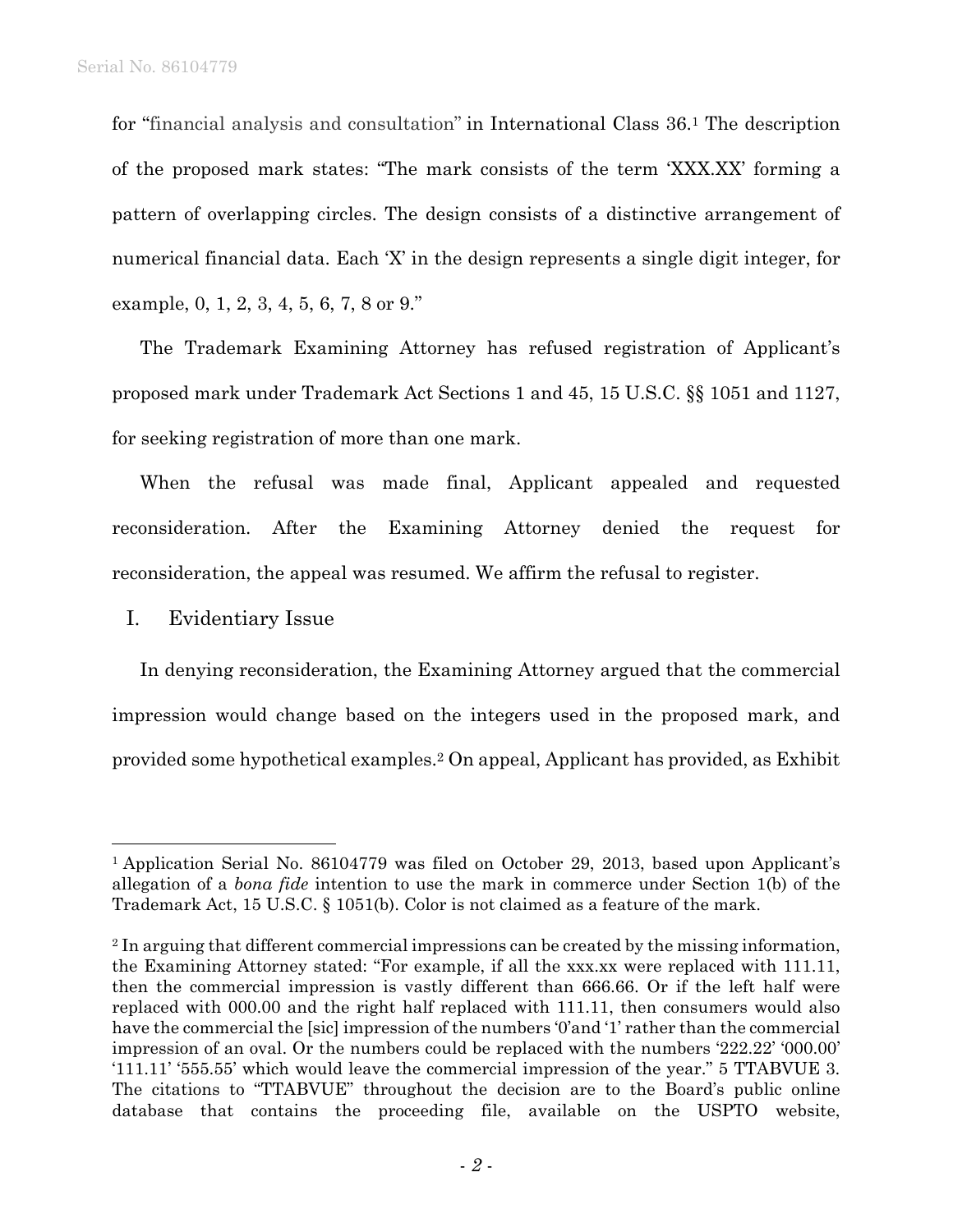1, a visual representation of these examples proposed by the Examining Attorney in her denial of reconsideration. The Examining Attorney did not object to this exhibit and has provided substantive arguments addressed to this exhibit in her appeal brief. Therefore, we have considered the exhibit of record. *See e.g., In re Homeland Vinyl Products Inc*., 81 USPQ2d 1378, 1381 n.5 (TTAB 2006) (declarations submitted for first time with applicant's appeal brief treated of record because examining attorney did not object and addressed the evidence on the merits).

#### II. Applicable Law

1

A trademark application may only seek to register and must be limited to a single mark. Section 1(a)(1) of the Trademark Act, 15 U.S.C. § 1051(a)(1); Trademark Rule 2.52, 37 C.F.R. § 2.52. *See In re International Flavors & Fragrances Inc*., 183 F.3d 1361, 51 USPQ2d 1513 (Fed. Cir. 1999), and authorities cited therein. A mark that contains a changeable or "phantom" element is considered to be more than one mark and, as such, does not provide proper notice to other trademark users. *Id.* at 1517. Generally, a mark with a changeable or "phantom" element is not registrable. *Id*. at 1518; *In re Primo Water Corp*., 87 USPQ2d 1376, 1378 (TTAB 2008). However, a mark with a changeable element may be registrable if the changeable or "phantom" element is limited in terms of the number of possible variations, such that the drawing provides adequate notice as to the nature of the mark. *Cf. In re Dial-A-Mattress Operating Corp*., 240 F.3d 1341, 1347-48, 57 USPQ2d 1807, 1812-13 (Fed. Cir. 2001)

www.USPTO.gov. The first number represents the prosecution history number listed in the electronic case file and the second represents the page number(s).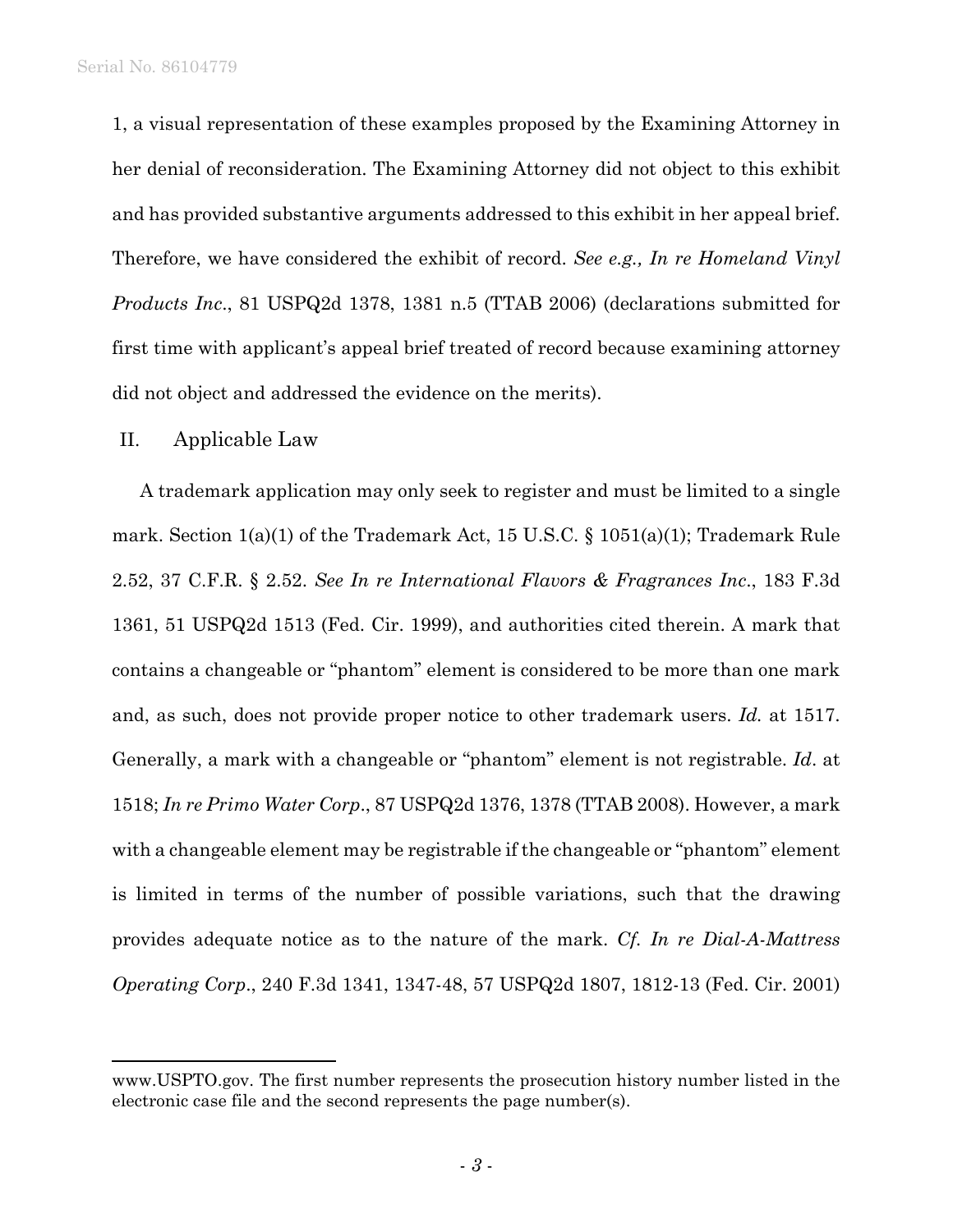(the "phantom" mark (212) M-A-T-T-R-E-S, considered registrable where the changeable element "212" was "an area code, the possibilities of which are limited by the offerings of the telephone companies").

#### III. Discussion and Analysis

 The Examining Attorney's position is that Applicant is seeking to register more than one mark because the "X" in Applicant's drawing refers to a changing single digit integer (whole number) where "each change of 'X' would result in a different mark." The Examining Attorney argues that "the numbers [that would be inserted for "X" in the drawing] can range from 000.00 to 999.99 and everything in-between" and "could be randomly selected or could be a pattern such as '222.22 000.00 111.11 666.66'" and such combinations are limitless.3 The Examining Attorney submits that "it would be impossible to search all the possible combinations" because "[t]he number of possible scenarios is too great" and sufficient notice to the public cannot be provided because the "mark can change with the insertion of a different integer."4

Applicant, on the other hand, argues that its mark is not a phantom mark because the "coordinates of the [changeable integer] element [in the mark] create the oval design" and "notwithstanding the specific integers which may appear within applicant's oval, the oval and the visual pattern within the oval remain fixed."5 Applicant analogizes the changeable integers, represented as XXX.XX in the drawing,

 $\overline{a}$ 

<sup>3 9</sup> TTABVUE 4-5.

<sup>4 9</sup> TTABVUE 5.

<sup>5 7</sup> TTABVUE 4.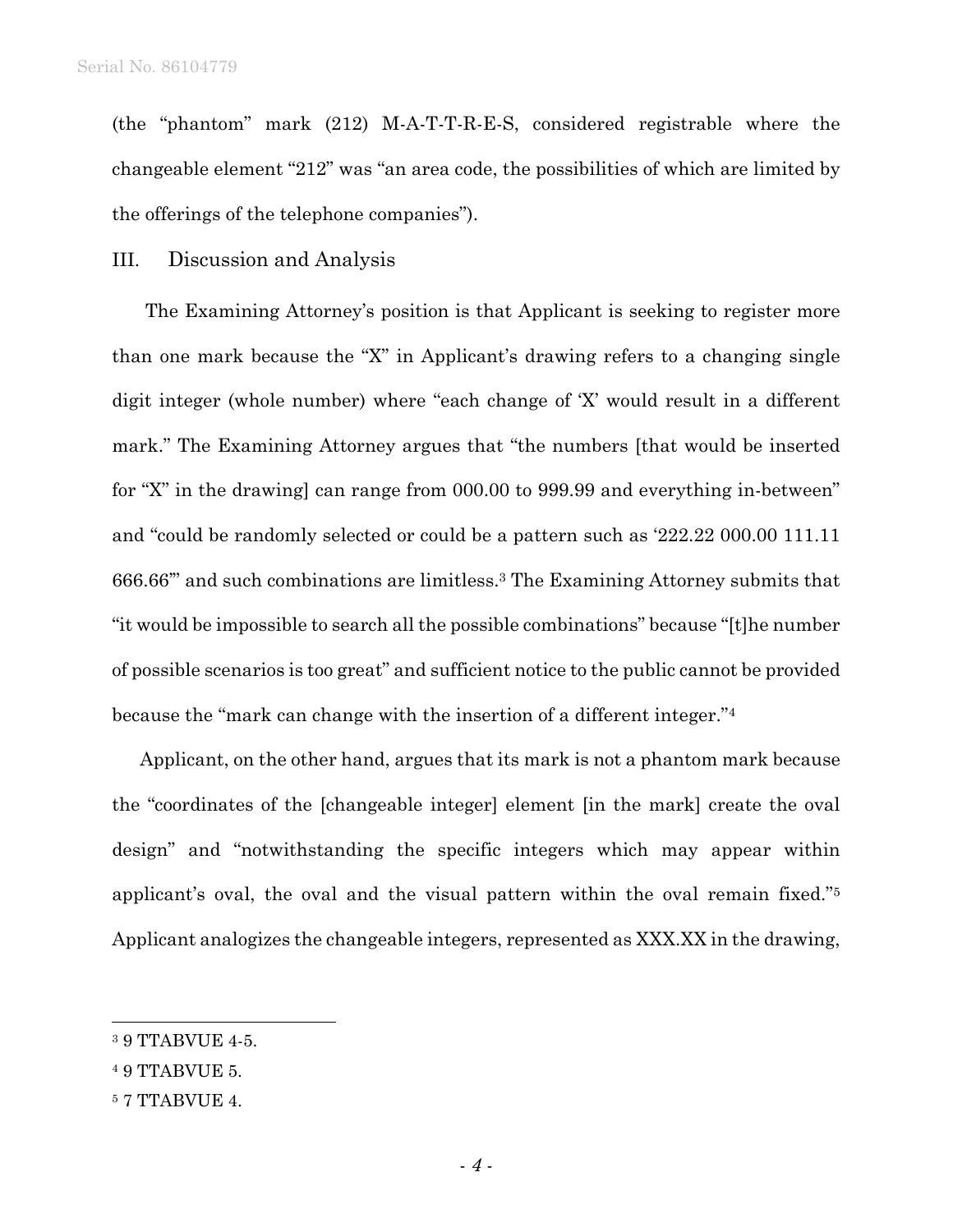Serial No. 86104779

to pixels, arguing that, in accordance with the principles of micrography or text art, the integers are always located at the same coordinates within the oval, the spaces or voids between the rows of integers do not change, and that the possibilities created by the missing integers are limited.6 Applicant submits that it is seeking registration of a single mark for which the overall commercial impression is a fixed oval design as the integers constitute text art.7 Applicant further contends that the fixed oval design provides sufficient notice to the public of the scope of the mark, allowing third parties to effectively search a fixed oval under the Office's designated design codes for oval designs.8 Applicant disputes the Examining Attorney's assertion that the numbers in the mark would be random or in a pattern, pointing to its description of the mark which provides for a "distinctive arrangement of numerical financial data."<sup>9</sup>

Looking at the description of the proposed mark submitted by Applicant, it is apparent that Applicant's proposed mark refers to more than one mark. Although the numbers will be organized within the proposed mark along certain coordinates, there are no restrictions as to the numbers used or combination of numbers used, or the manner in which the numbers 0-9 can be displayed within the oval. For example, the numbers 0-9 can be any color, any font-style (normal, italic or bold) or any font-type (san-serif, serif, script, or decorative), and while the coordinates of the numbers remain fixed, the orientation of the numbers could be in normal position or upside

1

<sup>6 7</sup> TTABVUE 4-5.

<sup>7 7</sup> TTABVUE 4-5, 7.

<sup>8 7</sup> TTABVUE 10-11.

<sup>9 10</sup> TTABVUE 4.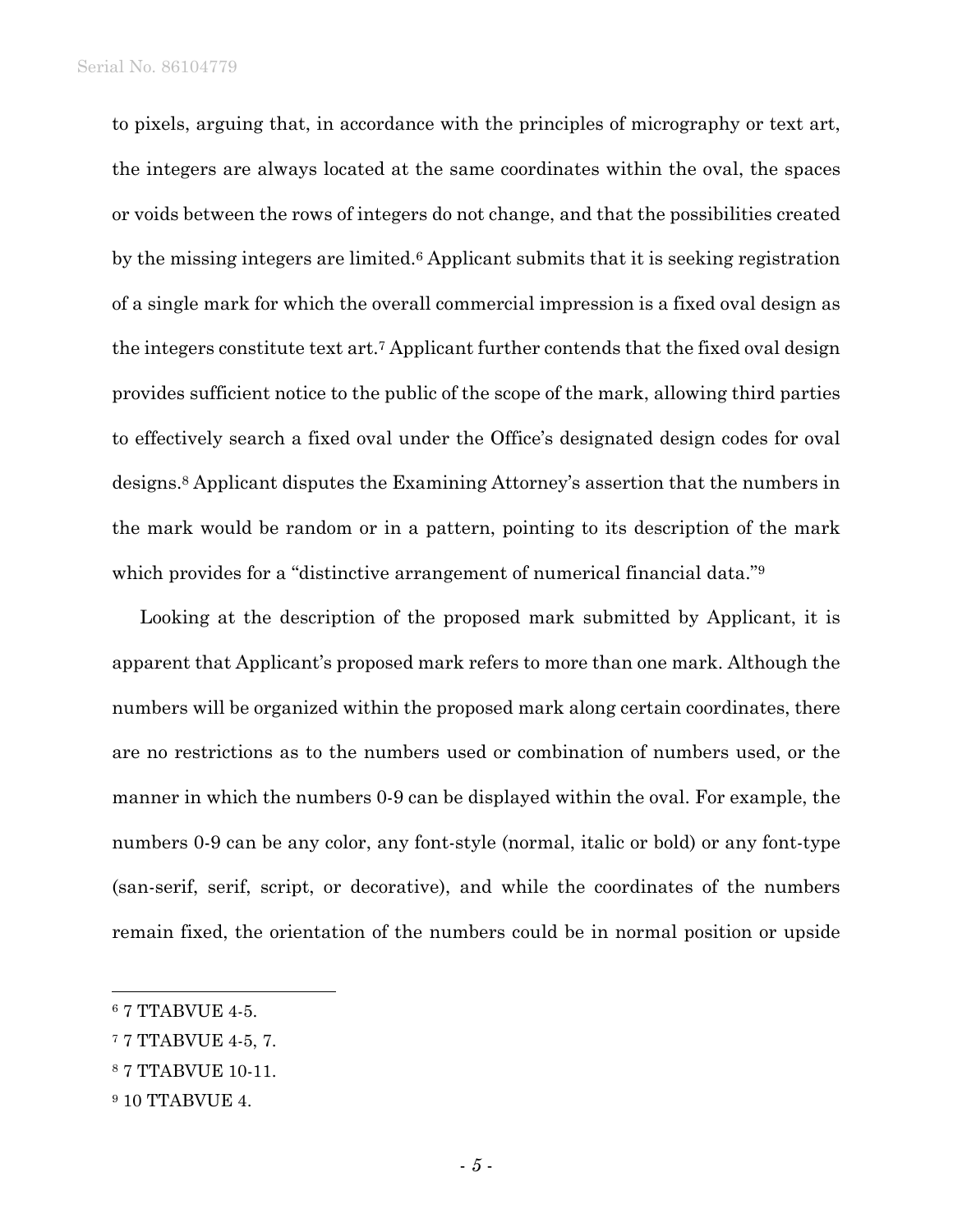down position. The commercial impression of the proposed mark will change depending on the numbers used, repeating and/or in combination, font-style, fonttype, or color (or a mix of font-styles, font-types or colors) in connection with identical or varied number-strings (XXX.XX) within the oval, with resultant areas within the oval being more prominent than the oval itself. Even without a mix of font-styles, font-types or colors, the use of certain number-strings in the same font can create a different commercial impression, as illustrated by the hypothetical examples of the Examining Attorney generated by Applicant in Exhibit 1, which contain either mixed or identical integer-strings: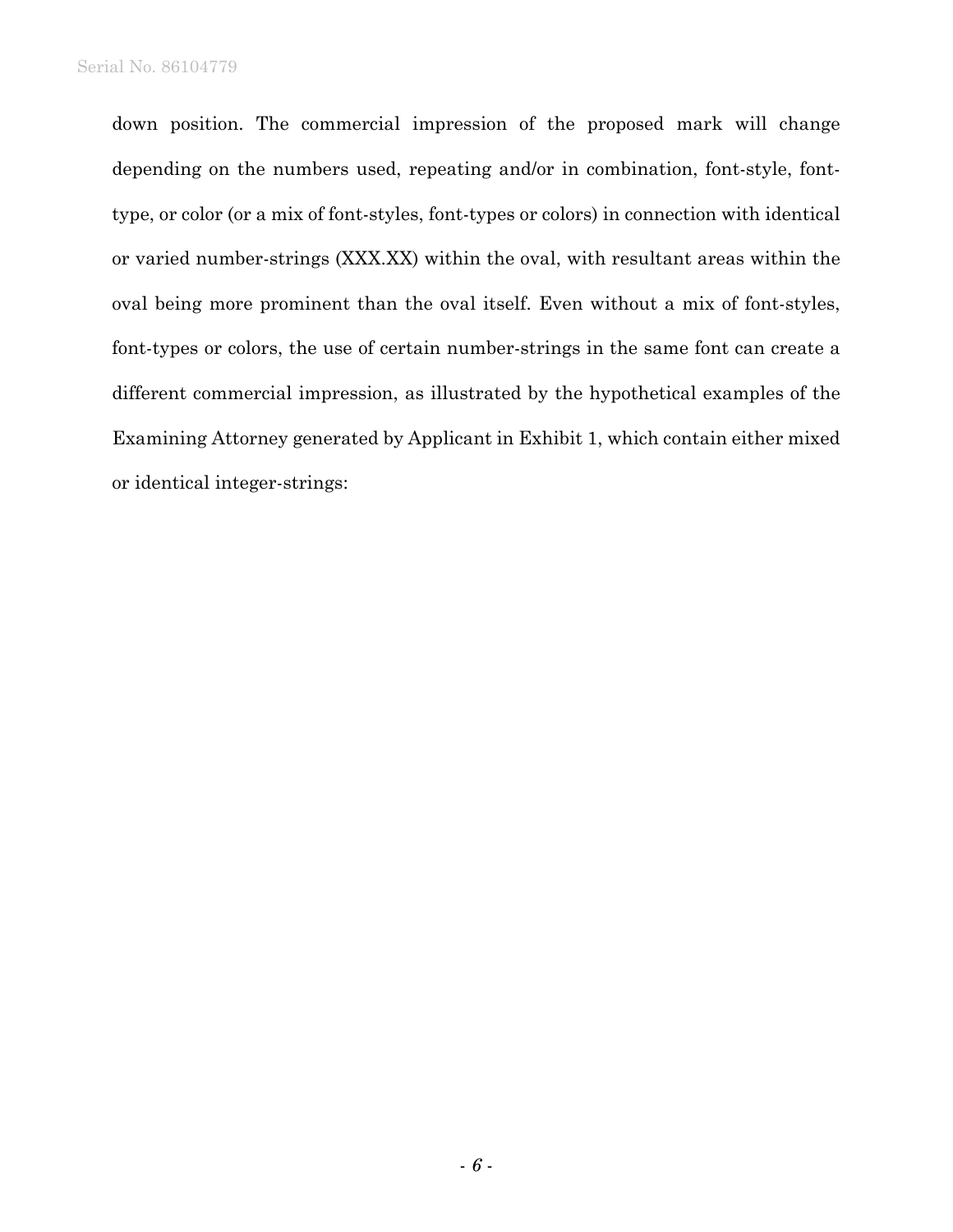111.11  $111.11 \qquad 111.11 \qquad 111.11 \qquad 111.11 \qquad 111.11$ 111 11 111.11 111.11 111.11 111.11 111.11 111.11 111.11 111.11 111.11 111.11 111.11 111.11 111.11 111.11 111.11 111.11 111.11 111.11 111.11 111.11 111.11 111.11 111.11 111.11 111.11 111.11 111 11 111 11 111.11 111.11 111 11 111 11 111 11 111 11 111.11 111 11 111.11 111.11 111.11 111.11 111.11 111.11 111.11 111.11 111.11 111.11 111.11 111.11 111.11 111.11 111.11 111.11 111.11 111.11 111,11 111.11 111.11 111.11 111.11 111.11 111.11 111.11 111.11 111.11 111.11 111.11 111.11 111.11 111.11

666.66 666.66 666.66 666.66 666.66 666.66 666,66 88.888 868.888 868.888 868.888 868.888 868.888 868.888 666.66 666.66 666.66 666.66 666.66 666.66 666.66 666.66 666.66 666.66 666.66 666.66 666.66 666.66 666.66 666.66 666.66 666.66 666.66 666.66 666.66 666.66 666.66 666.66 666.66 666.66 666.66 666 66 666.66 666.66 666.66 666.66 666.66 666,66 666,66 666,66 666.66 666.66 666,66 666.66 666.66 666.66 666.66 666,66 666.66 666.66 666.66 666,66 666.66 666.66 666.66 666.66 666.66 666.66 666.66 666.66 666.66 666.66 666.66 666.66 666.66 666.66 666.66

111.11 111.11 111.11 111.11 000.00 000.00 000.00 111.11 111.11 111.11 000.00 000.00 000.00 000.00 111.11 111.11 111.11 111.11 000.00 000.00 000.00 000.00 111.11 111.11 000.00 000.00 000.00 000.00 111.11 111.11 111.11 111.11 111.11 000.00 111.11 111.11 111.11 111.11 111.11 000.00 000.00 000.00 000.00 000.00 000.00 000.00 111.11 111.11 111.11 111.11 111.11 000.00 000.00 000.00 111.11 111.11 111.11 111.11 111.11 000.00 000.00 000.00 000.00 111.11 111.11 111.11 111.11 000.00 000.00 000.00 000.00 111.11 111.11 111.11 111.11 000.00 000.00 000.00

222.22 222.22 000.00 000.00 111.11 555.55 666.66 222.22 222.22 000.00 000.00 111.11 000.00 666.66 555.55 666.66 666.66 222.22 222.22 222.22 000.00 000.00 111.11 111.11 222.22 222.22 222.22 000.00 000.00 111.11 111.11 555.55 555.55 555.65 222.22 222.22 222.22 000.00 000.00 111.11 111.11 555.55 555.55 555.55 222.22 222.22 222.22 000.00 000.00 555.55 111.11 111.11 665.66 666.66 222.22 222.22 000.00 000.00 000.00 111.11 111.11 565.56 555.55 222.22 222.22 000.00 000.00 111.11 111.11 666.66 666.66 222.22 000.00 000.00 111.11 111.11 111.11 555.55

In the first and second examples, (identical number-strings used throughout) the ovals have different commercial impressions resulting from the use of the numberstring 111.11 versus 666.66, as the oval with 666.66 appears darker (bold) than the oval with the 111.11 number-string (not bold). As can be seen by the third and fourth examples which use mixed number-strings, certain areas of the oval are more prominent based on the location of the numbers used in the number-string, resulting in different areas of the oval being emphasized; some areas are more prominent while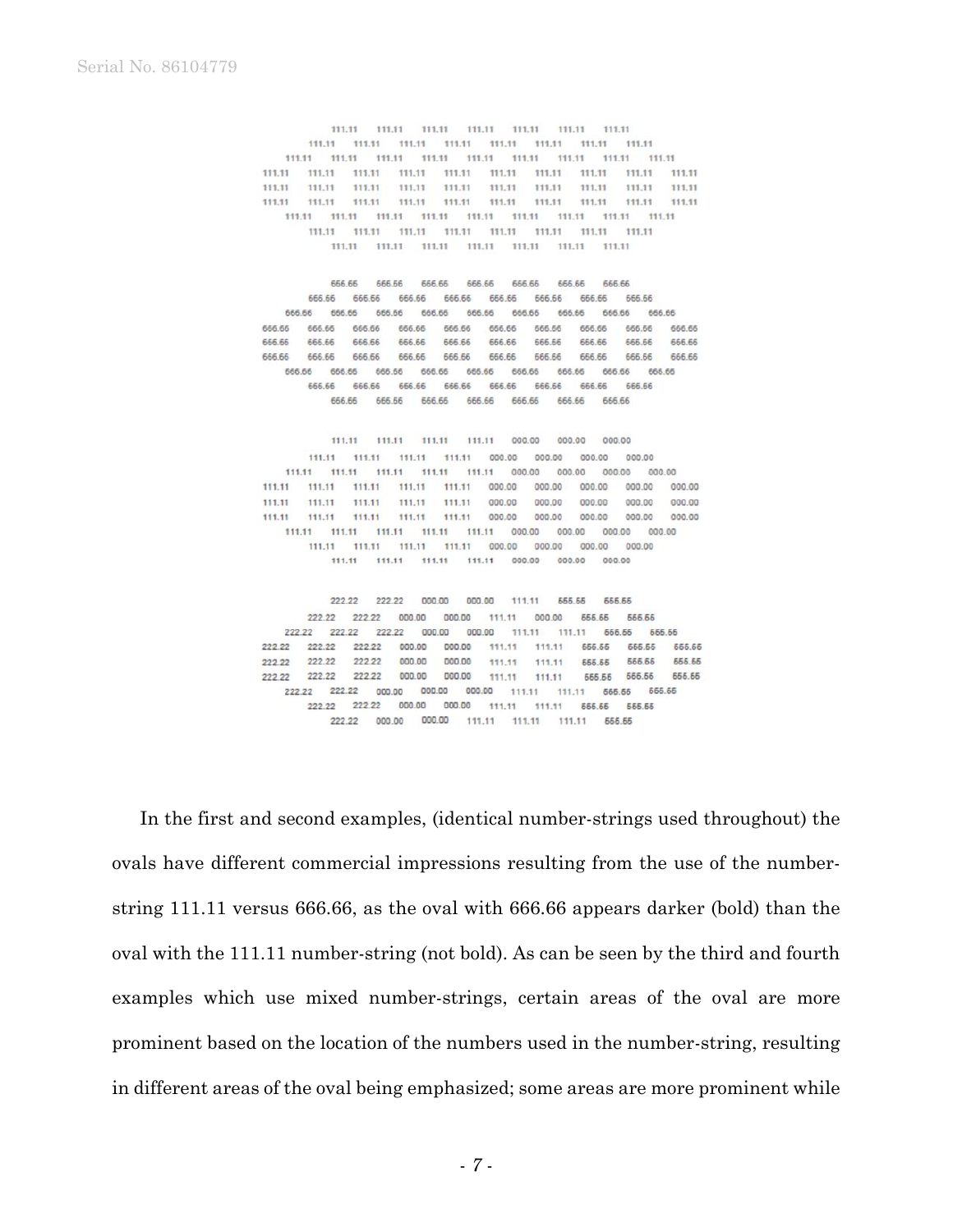other areas are more recessed, all of which creates different resultant patterns and commercial impressions. Simply by using certain number-strings, Applicant can create a varying commercial impression; the number-strings could be used in such a way to create prominent and recessive sections within the oval so as to create a design, and the design may not be perceived as simply a fixed oval or interlocking ovals as stated in the description of the mark. This is particularly the case inasmuch as the proposed mark, as described, consists of a "distinctive arrangement of numerical financial data" that may be subject to change. Thus, while the overall oval design may remain as a background carrier, the oval design itself might be lost if different patterns result from the choice of integer-strings within the oval as well as the font-type, font-style, or color used.

We find this case similar to that of *In re Hayes*, 62 USPQ2d 1443 (TTAB 2002), in which the Board affirmed a refusal to register a rectangular color-block mark that was described as consisting of the colors green, amber and red with no claim to any particular pattern of the three colors. The applicant in *Hayes* had argued that the mark should be considered a single mark as long as all variations fit within the characterization of the description. However, the Board found the applicant was attempting to register a variety of patterns in a single application with different commercial impressions which could include a grid pattern of all green squares, a grid pattern of alternating red, amber and green squares, a grid pattern of red, green and amber forming a checkerboard, and a grid pattern of red, green and amber to form a flag. The Board found that "applicant's attempt to register all permutations of